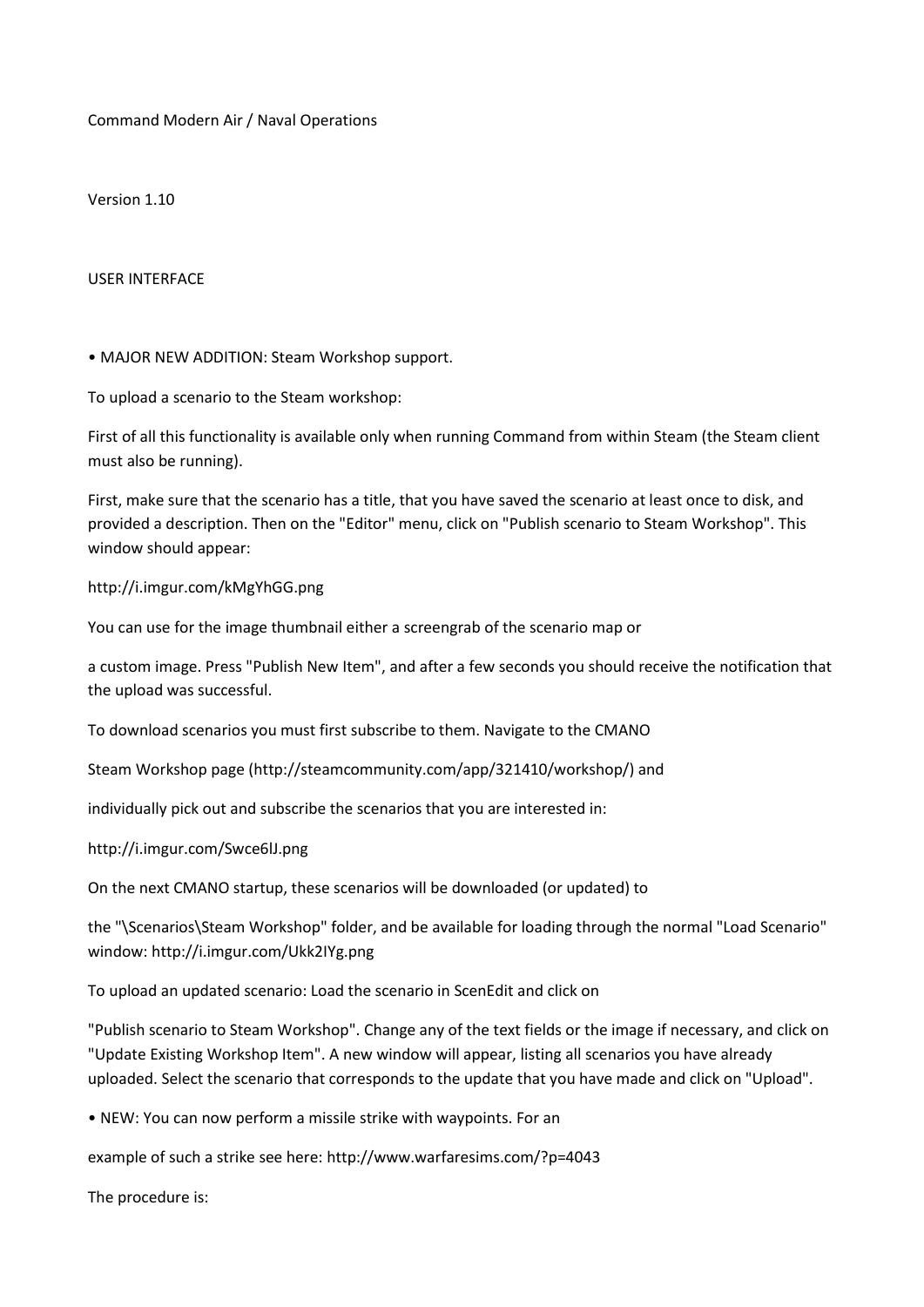1) Initiate a manual attack (Shift+F1)

2) Allocate weapons as usual

3) Click-selecting a salvo with weapons that support waypoints, the "Plot

Course" button is enabled: http://i.imgur.com/8vPDNjw.png

4) Clicking on the button switches to "salvo course plotting" mode. The manual alloc window is temporarily hidden, and you see the current

planned course (at the beginning this will be a straight line from

shooter to target) and by clicking anywhere on the map you add an

extra waypoint. You are constrained by the number of waypoints (10

max) and the overal plot distance (you're not al owed to plot a course

that exceeds the weapon range).

5) To exit this mode press Esc or F3. Afterwards you can re-enter this

mode with the same button or erase this plotted course with the "Clear

Course" button.

Once the missiles are launched, they should follow the course you have specified.

• NEW: Nuclear-tipped ballistic missiles can now be set to detonate at high altitude (for maximum EMP effect) instead of directly attacking a ground target. To do this:

1) Target the missile at a target or aimpoint as usual, and create the salvo.

2) Right-click on the salvo and from the context menu click-select on "Special: High-altitude detonation". (Doing this again you can disable this) 3) The missile(s) in the salvo will launch as usual, but instead of descending on the target(s), the missile(s)/RV(s) will remain at high altitude and detonate over the aimpoint(s), maximizing the EMP effect.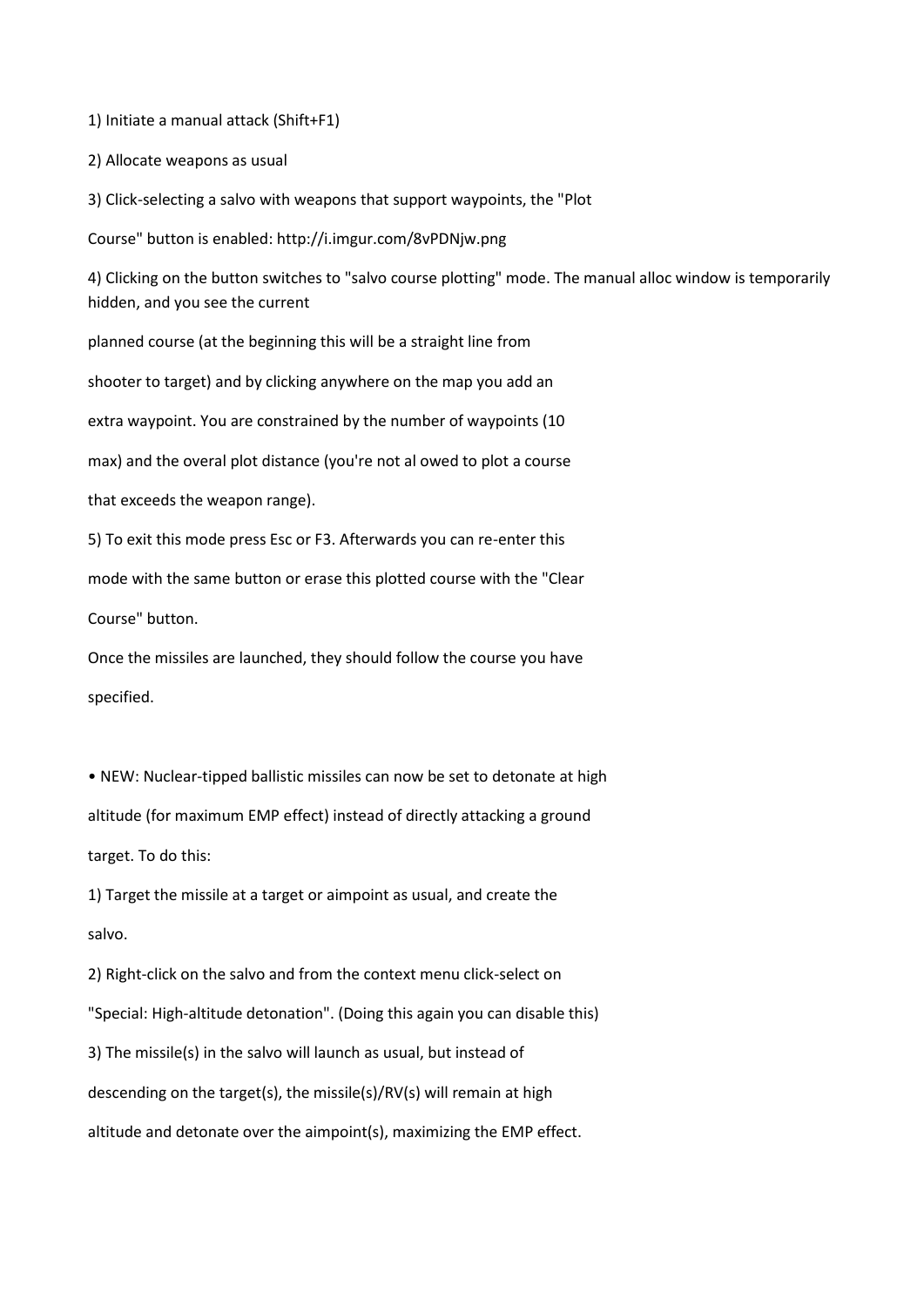• New game option: Allow automatical y switching to High-Performance

power profile. (Accessible through "Game Options" window). Default is

ON. When this is enabled, upon startup the game will attempt to switch to

the operating system's "High-Performance" power plan (if it is not already the selected one). This is very similar to what the "Process Lasso" app does (although only for the lifespan of the game rather than OSwide), and

can provide a useful performance boost. When Command shuts down, the

original power plan (if different from High Performance) is restored.

• The "Unit Orders" top-level menu and the Unit Context Menu (aka unit right-click menu) have been streamlined (grouped related commands

under sub-sections) to make them easier to navigate.

• New map display option: "Show mission area/course". Available choices are All, Selected (mission), and Do Not Show.

• UI tweak: the message log (and its canvas, if enabled) "grow" from the bottom of the map instead of rol ing dwon from mid-height

• When the selected unit is ship or submarine, the cavitation speed is

displayed on the Throttle/Depth (F2) window.

• TWEAK: Give focus to formation editor window if it is visible when selecting one of group members.

• TWEAK: Contact Report window gives better contact description depending on ID status.

## SIMULATION MECHANICS & AI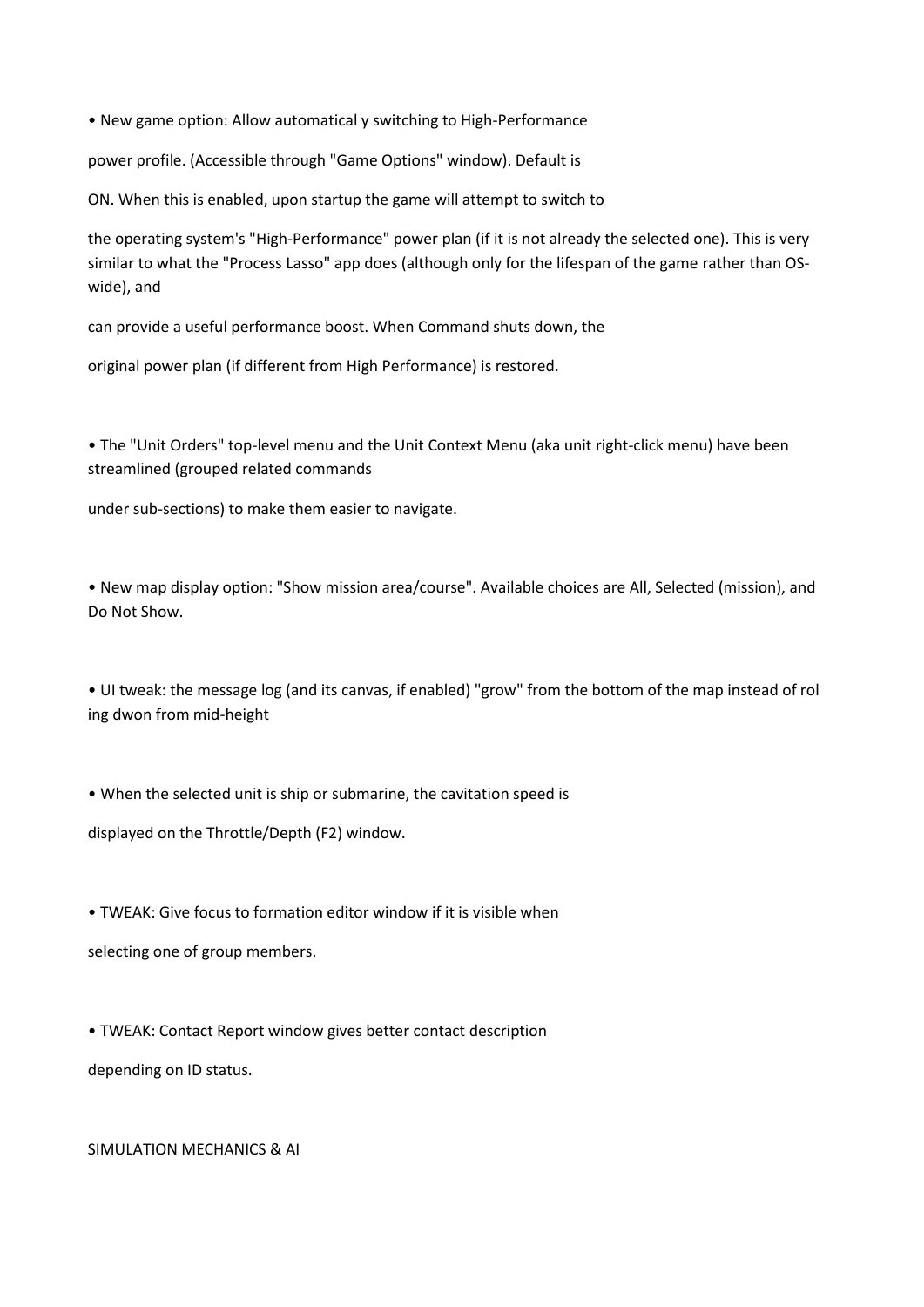• NEW MAJOR ADDITION: Aircraft kinematics & evasion agility are now

affected by the aircraft's weight fraction; essentially a fraction representing

the AC's current weight against it's "airshow" weight which forms the basis of al nominal kinematic & agility values. See here for example:

http://www.warfaresims.com/?p=4091

Factors affected:

- Climb & dive rate
- Acceleration
- Turn rate
- Evasion agility

• NEW MAJOR FEATURE: Cooperative Engagement Capability (CEC).

CEC takes many forms. Examples:

1) SM-6 ERAM can be launched from a surface ship and switch its

datalink parent to another ship or to an orbiting E-2D.

2) AIM-120D can be launched from an aircraft and guided mid-course

from an E-2D.

3) Heavy Soviet anti-ship missiles like the SS-N-3/12/19/22 can receive

mid-course updates from Bear-D MPA and Hormone-B helo.

4) Weapons like the GBU-15, AGM-130, AGM-62 Wal eye II ER/DL and

AGM-84E SLAM can switch datalink parent in-flight.

In order for a weapon to switch datalink parent platform, both the weapon and the candidate platform must support CEC (apart from the standard requirement of

having a compatible datalink). For example, an old F-15C may be able to launch

an AIM-120D and provide mid-course guidance to it but is unable to act as CEC

platform for other shooters.

• Tech generation is now taken into account for noise jamming (OECM).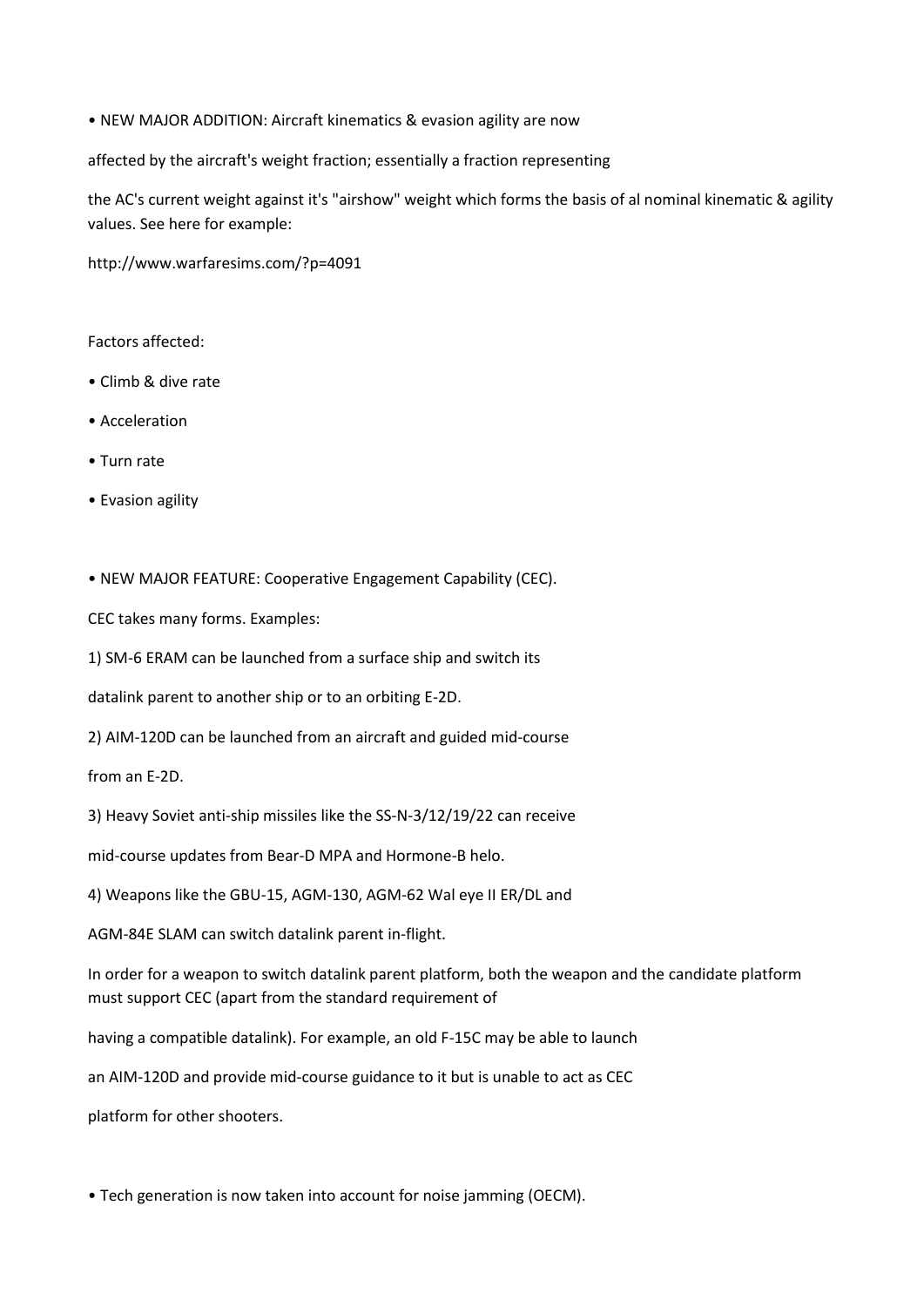Older jammers are less effective against modern radars and vice versa (see here for example: http://www.warfaresims.com/?p=4091)

• Electronic-scan radars (PESAs but especially AESAs) have strong resistance against noise jamming.

• New weapon feature: SAM/ABM warhead modifiers.

Several modern SAMs with ABM capability have advanced warheads

(directional-frag or Hit-To-Kill) optimized for ABM operation. These warheads

were developed as a result of the Desert Storm experience, where Patriot PAC-2

missiles (with normal continous-rod warhead) would frequently impact incoming

TBMs but rarely actually destroy them, usual y just causing them to deviate from their trajectory. The new warheads, and especially HTKs, provide a much bigger

probability of physically destroying the target missile or RV.

These characteristics are now reflected in the simulation. This is what happens

when the SAM impacts the incoming missile/RV:

• A conventional warhead has a 15% chance of outright destruction of the

target, and a 30% chance of significant trajectory deviation (CEP

increased by 3x). If none of these happens then the target missile/RV

suffers only a minor deviation (CEP increased by 1.5x).

• A directional-frag warhead has a 30% chance of outright destruction of the

target, and a 60% chance of significant trajectory deviation (CEP

increased by 3x). If none of these happens then the target missile/RV

suffers only a minor deviation (CEP increased by 1.5x).

• A HTK warhead reliably destroys the target every time.

NOTE: Trajectory deviations are cumulative, so an incoming missile/RV may be

impacted multiple times by non-HTK ABMs and stil survive but impact far away

from its intended aimpoint (this happened in a few instances in DS).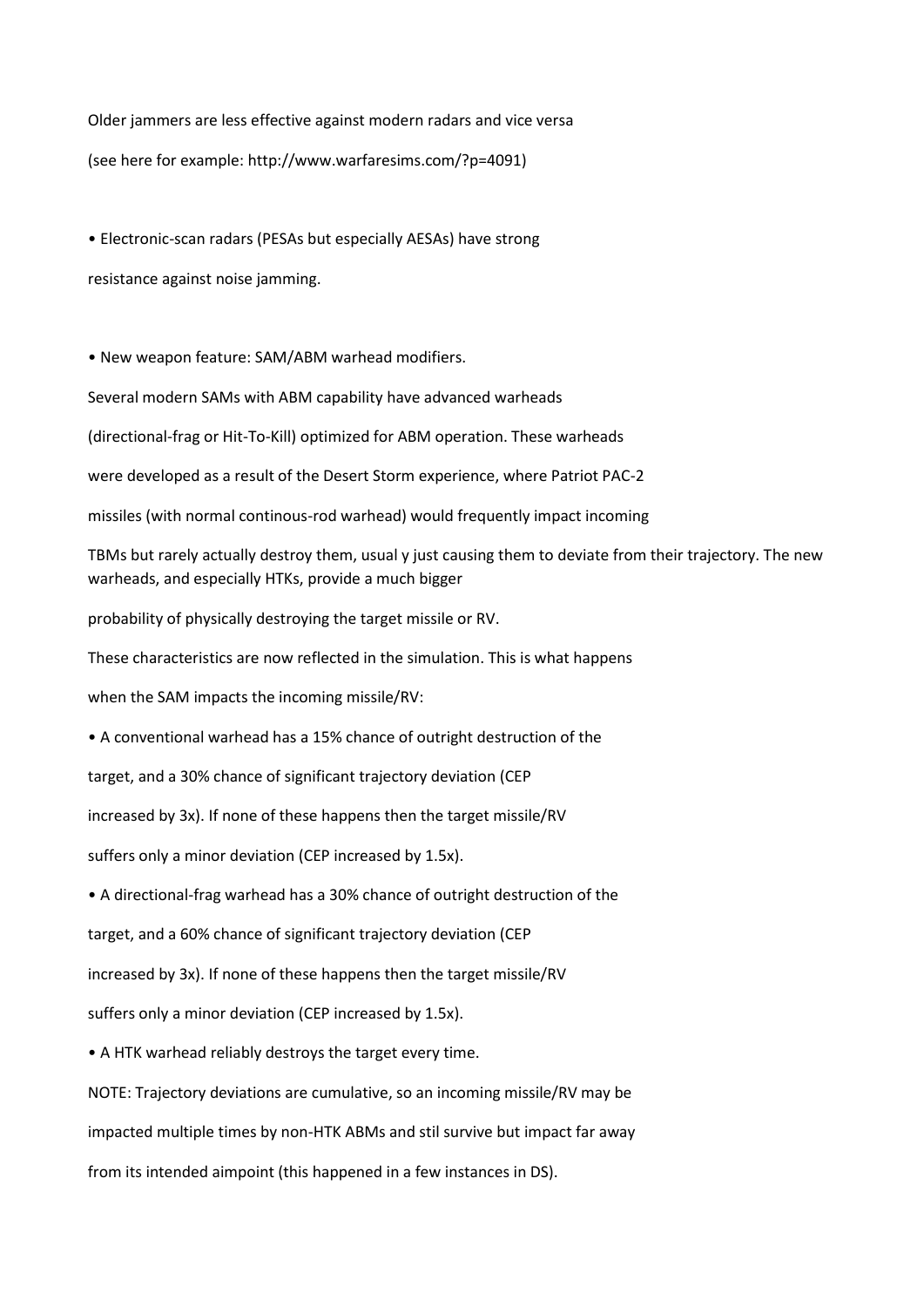AAW weapons with advanced warheads are also favored by AI crews in "best

weapon to use" calculations, as their warheads also make them more lethal on anti-aircraft engagements.

• AI-controlled units can now perform cruise missile attacks with waypoints

(where applicable). See this screenshot for example:

http://i.imgur.com/PJCsVy8.png .

General y the closer within weapon range the target is, the more "wide" the doglegs will be, so a unit shooting at the "edge of envelope" may not do a dogleg at al (this also means the player can indirectly control the dogleg behavior by manipulating the weapon-range WRA for the weapon in question). The entire

salvo follows the same course, to maintain concentration of fire. Off-axis (dogleg) release of weapons from aircraft is restricted by slipstream to 45 degrees

maximum.

• Significant enhancements to unguided weapon accuracy calculations, and

ship gunnery in particular:

1) The moving-target accuracy penalty (as target speed increases, accuracy errors may increase up to double) applies only for localcontrol mounts, e.g. a pedestal-mounted machine gun with no automated sight or a main gun that has lost its normal FC director and is used in emergency "manual" mode. Weapons that retain their FC director are assumed to easily compensate for target movement (if the TDC could do it in WW2...).

2) As more than 5 rounds in a salvo are shot, the accuracy of each shot/burst gradual y increases, eventual y stabilising to 33% of original CEP (against land/sea targets) and double the original PoK (against air targets) after the 25th shot. This models the ability of FC systems (particularly those with radar) to observe the errors on the first firings and adjust their aim.

For example, with an LCS shooting 100 bursts of 57mm gunfire against a target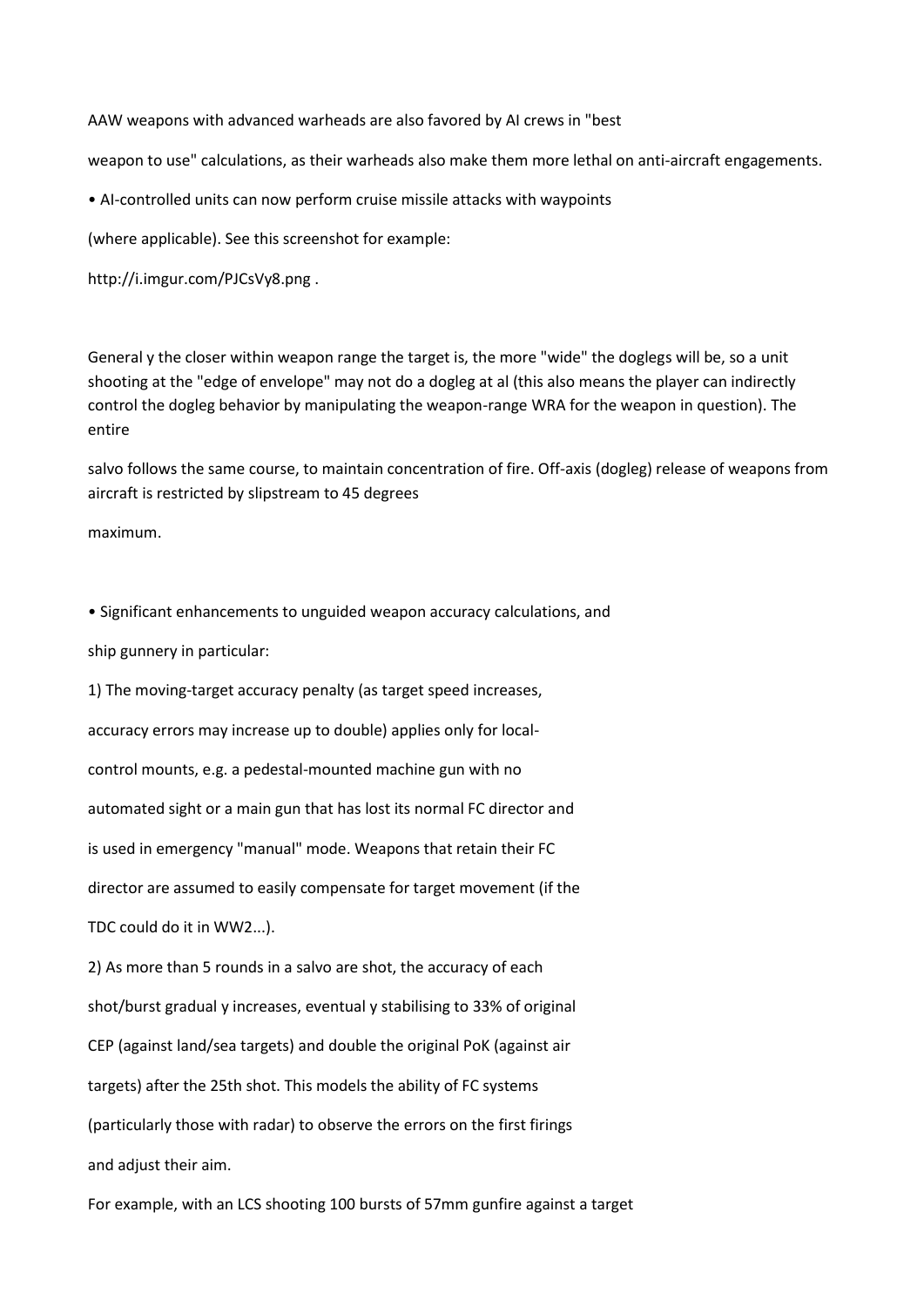ship, the first 5 bursts use the nominal CEP and PoK values, and then accuracy

starts to improve:

- Bursts #6-#10: CEP reduced by 10%, PoK improved by 10%
- Bursts #11-#15: CEP reduced by 20%, PoK improved by 25%
- Bursts #16-#20: CEP reduced by 30%, PoK improved by 50%
- Bursts #20-#25: CEP reduced by 50%, PoK improved by 75%
- Subsequent bursts: CEP reduced by 70%, PoK improved by 100%

(This, incidentally, also means that "one pass, haul a\$\$" becomes even more critical for aircraft in penetrating AAA-heavy areas. If you stick around to re-attack or observe/DBA, not only do the gunners get more shots are you but each shot

gets ever more likely to nail you.)

3) As range to target decreases and shots become flatter-trajectory, the siluette of the target becomes more visible to the weapon aim rather than the flat target area. This significantly increases the probability of a direct hit. (It also makes it more imperative to control the "open fire" range through WRA rather than simply blast at maximum range.)

• Mine-hunting vessels on mine-clearing mission will now deploy their ROVs/UUVs (if any) only when they actually reach the mission area, not while they are still in transit.

• NEW: On multi-engine aircraft, engines are now treated as discrete components instead of a single "Powerplant" entity (for example a B-52 will now have 8 separate J57 engine entities). This doesn't affect anything ATM but will be necessary for the aircraft-damage improvements in the future (incl. damage from EMP). Existing scenarios have to be deeprebuilt in order to feature this.

• Miscellaneous tweaks to reduce RAM usage, and significant performance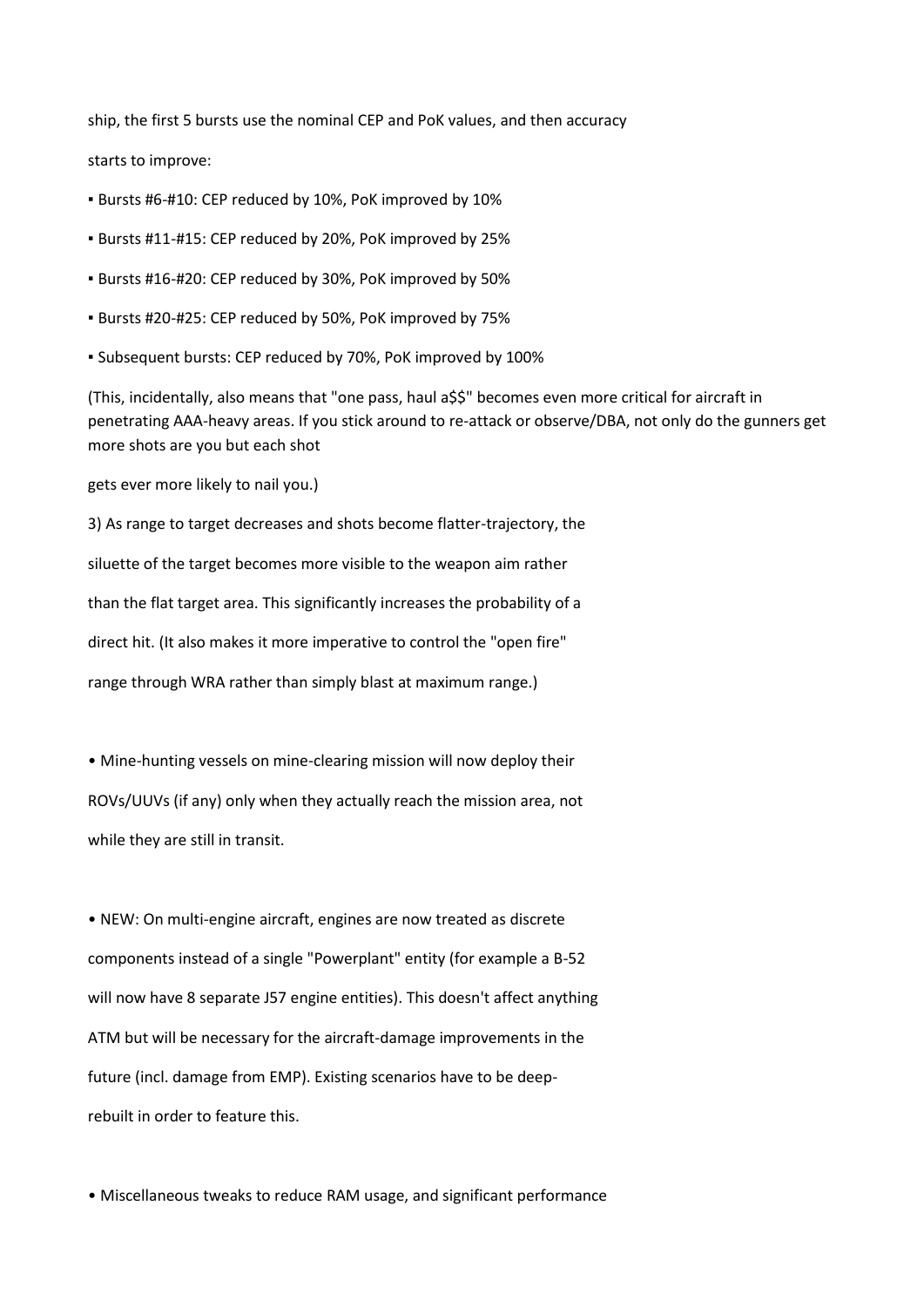improvements.

## SCENARIO EDITING & SCRIPTING

• NEW MAJOR FEATURE: Special Actions. These are very similar to

TOAW's "Theater Options", in the sense that they allow the player to

execute a number of pre-defined special actions that may bring favorable

results (or not - often the best way to model such actions is as high-risk

gambles that can spectacularly backfire). Contrary to TOAW, Special

Actions can range from the strictly tactical ("Host this SOF squad into the building") through operational ("request nuclear release") all the way to grand strategic ("The Assad regime requests assistance from the Russian

Federation and makes Latakia airbase and Tartus harbor available to their

forces").

Special Actions are created and edited through ScenEdit (Editor -> Event Engine

-> Special Actions) and are made available to the player in normal play mode via Game -> Special Actions (disabled actions are hidden). Such an action may be

one-off or repeatable (through Lua it can also be made active for only a finite

number of calls, ie. "you may request this 3 times"). From a technical standpoint, Special Actions act as containers for Lua scripts so they can be very powerful.

Once an action is executed a message (generated by the script) is shown to the

player as to what happened as a result of the action, so scen authors are

encouraged to be elaborate in their explanations.

• You can now add a new magazine to a unit directly through the ScenEdit

UI (instead of using the SBR). To do this, select the unit, bring up the

"Magazines" window and click on the "Add Magazine" button.

• Major new EE feature: Lua scripting on Conditions. You can combine this with the existing event triggers to create very elaborate conditional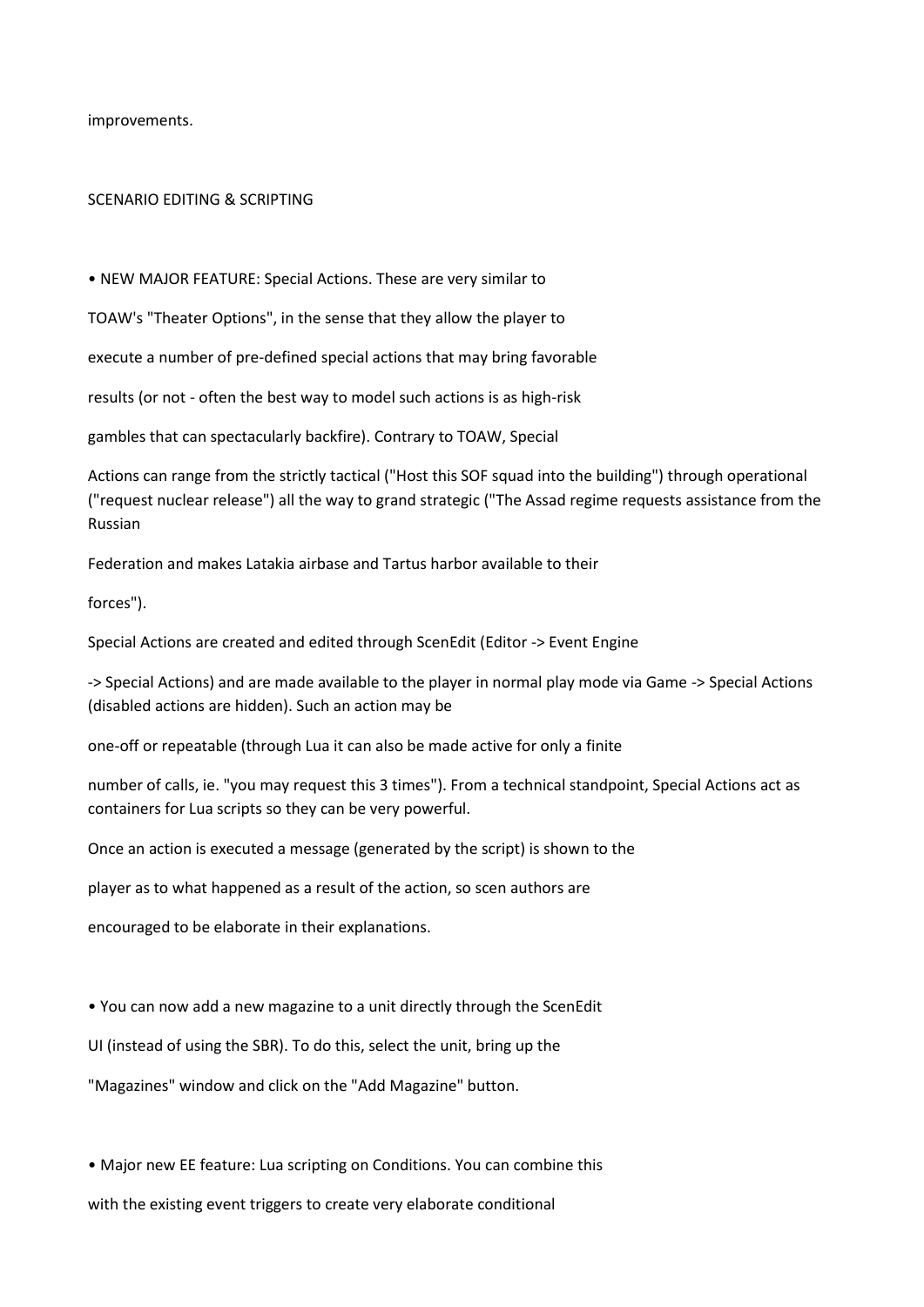triggers.

• The existing "Side Posture" and "Scenario has started" event conditions now have Lua counterparts: ScenEdit\_GetSidePosture(SideANameOrID,

SideBNameOrID) and ScenEdit\_GetScenHasStarted() respectively.

• You can now order a unit to RTB via Lua: Using the existing ScenEdit\_SetUnit method, use the "RTB" key (e.g. RTB='Yes')

• You can now host a unit to a suitable parent unit/group (e.g. aircraft to airbase, smal boat to larger ship etc.) via Lua. The new method is: ScenEdit\_HostUnitToParent(table). Usage example: ScenEdit\_HostUnitToParent({HostedUnitNameOrID='Eagle 1', SelectedHostNameOrID='Bitburg AFB'}) . The unit to be hosted is 'snatched' either from mid-air or from its current host.

• The editor textboxes for Lua scripts now have a much larger character limit (tens of millions).

• New EE feature: You can now clone events, triggers, conditions and actions

• New Lua method: ScenEdit\_SetSpecialAction. Usage example:

ScenEdit\_SetSpecialAction({ActionNameOrID="MyAction",

IsActive="True", IsRepeatable="False"}). This is very handy if the scen author wants to activate/deactivate special actions depending on other

events happening.

• New Lua method: ScenEdit\_GetSideIsHuman('SideNameOrID') . Returns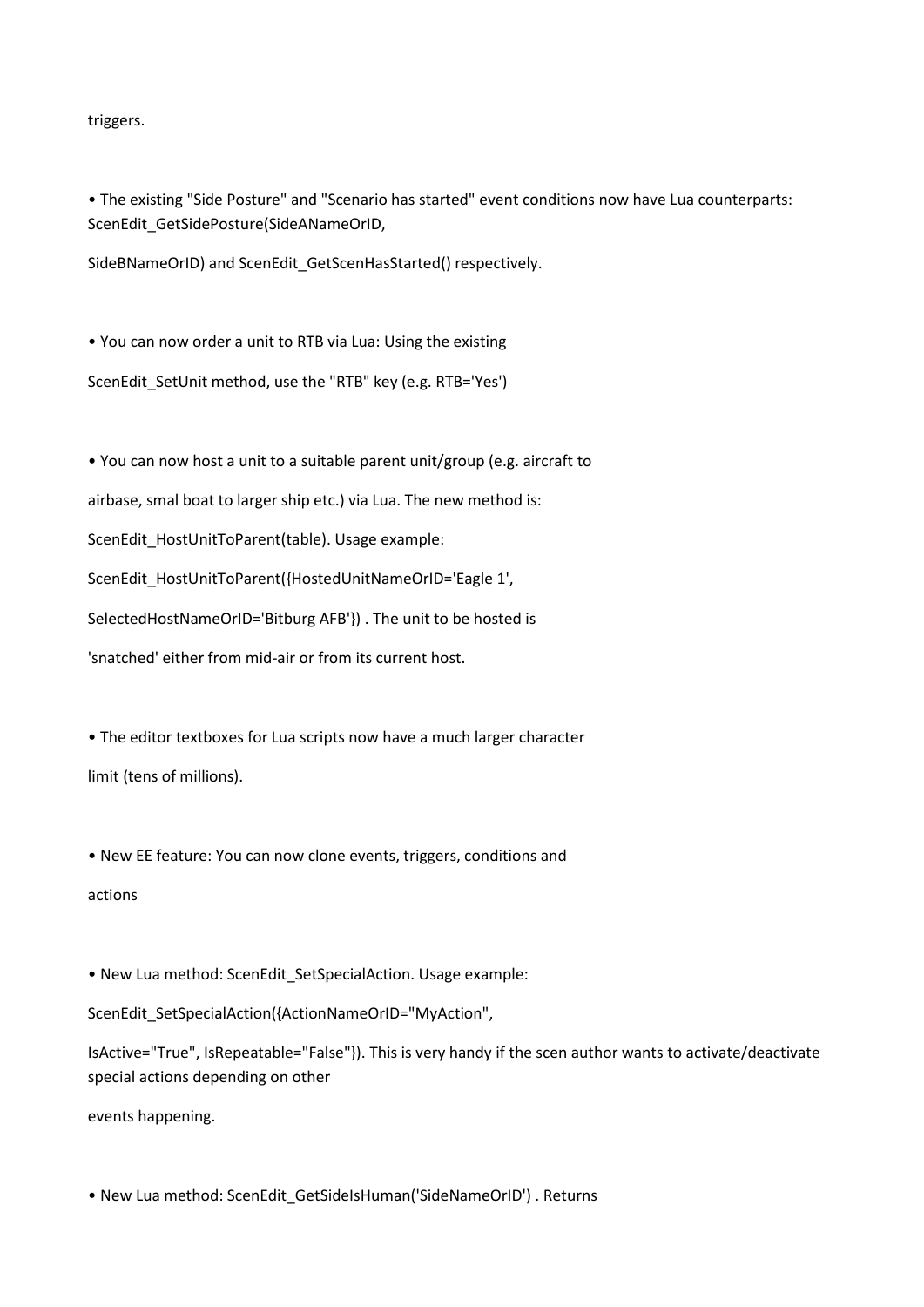'Yes' if the referenced side is currently under human control, 'No' otherwise.

• New Lua method: ScenEdit SetLoadout. Usage example:

ScenEdit\_SetLoadout({UnitNameOrID="Viper #1", LoadoutID=631,

TimeToReady\_Minutes=45, IgnoreMagazines="False"})

• Scenario authors can now edit a unit's fuel level through Lua. Usage

examples:

a = ScenEdit\_GetUnit{side='a',name='test'}

print(a.fuel)

 $\{ [3001] = \}$  current = 240000, max = 240000 },  $[4001] = \{$  current =

3750, max = 3750 } }

fuel = a.fuel

fuel[3001].current=1000

a.fuel = fuel

• Added "Copy unit ID to clipboard" command to the ScenEdit section of the unit-context menu. This makes it much faster to grab a specific unit's

unique ID and start using it on Lua scripts (vs. getting it from the SBR

template file).

• An extra criterion, "minimum classification level", has been added to the "Unit Detected" trigger. This allows the scenario author to tailor the desired level of target classification reached (everything from simply "detected" al the way to "precise ID") before the trigger is actually fired. For backwards compatibility, the default level is "Detected – Known Domain".

DATABASE & MISCELLANEOUS FIXES/ADDITIONS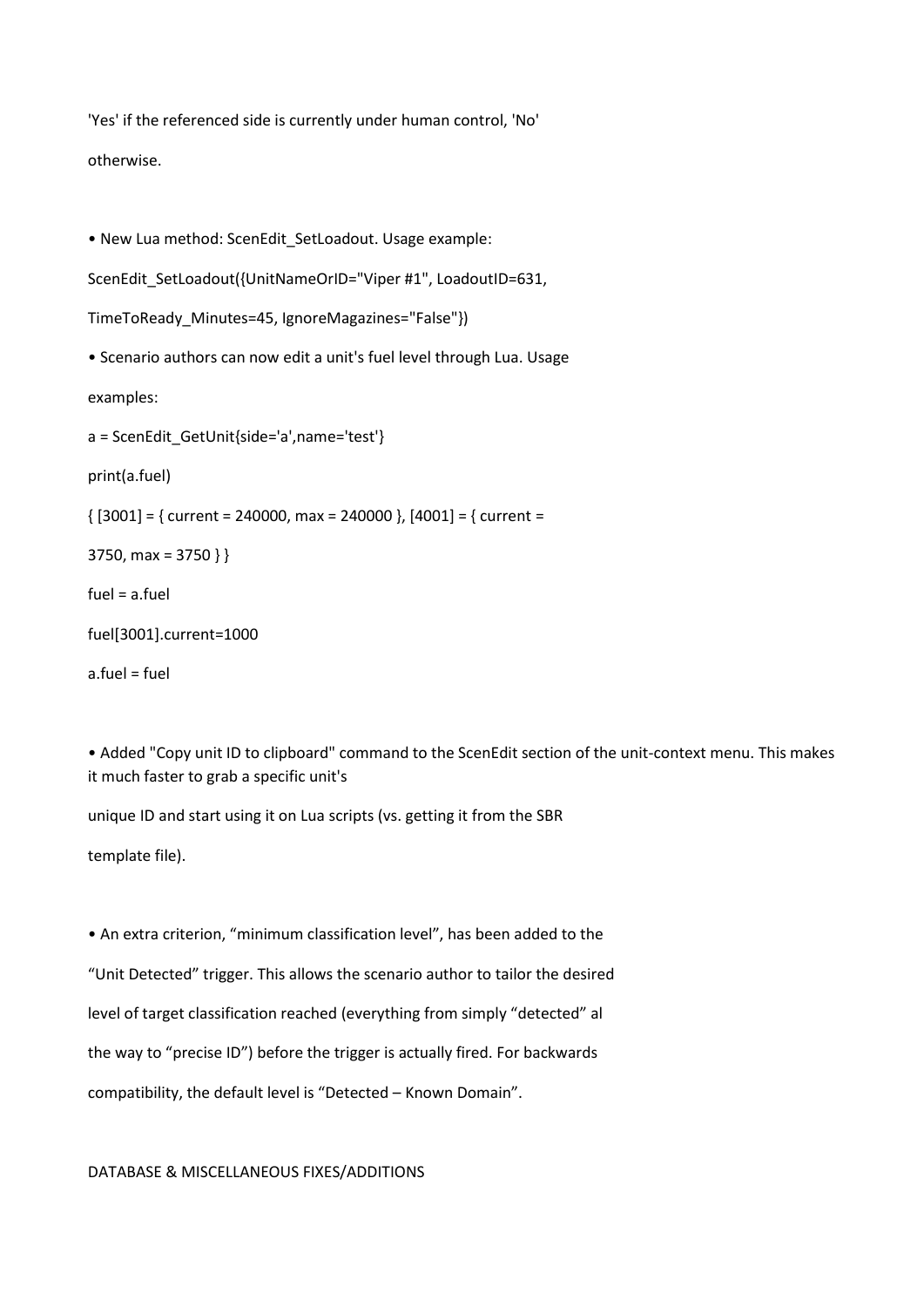0008917 [Lua] Add aircraft to airbase / add boats to motherships. 0009825 [720] Lua Length Limit 0009490 Lua action request: Add Aircraft to base/ship 0005682 Reported layer is deeper than water depth- Probably needs to report as NA in these cases. 0008170 Command Windows Look funny at 1920 x 1200 Resolution 0007691 Event Editor: Is damaged trigger doesn't fire if target destroyed 0009409 [B678] Unit destroyed event fired without cause 0008739 [B626] Inconsistent damage report in Damage Control Dialog 0008620 [618]Reset Secondary window 0007356 [5170 Need mission termination event that sends all units home immediately 0006396 Abort/RTB via Lua (was: Mark Gellis's EE requests) 0005351 Event Editor: RTB action 0007338 Clone triggers/actions/conditions/events 0007506 Aircraft instant decelleration 0006795 [492] Aircraft Decelarating instantly 0005671 Request to add Cavitate value to speed and altitude so players know 0009939 [Build 746]Day/Night Lighting Causes BMNG/Borders to not update FIXED: #10036: [757.3] Blank Scenario Database update crash bug NI#14 crash at start Various edge cases with weight-affected aircraft kinematics Blank ABM warhead modifier message Spanish Marines with superbinoculars

SA-12 not detecting MRBMs/IRBMs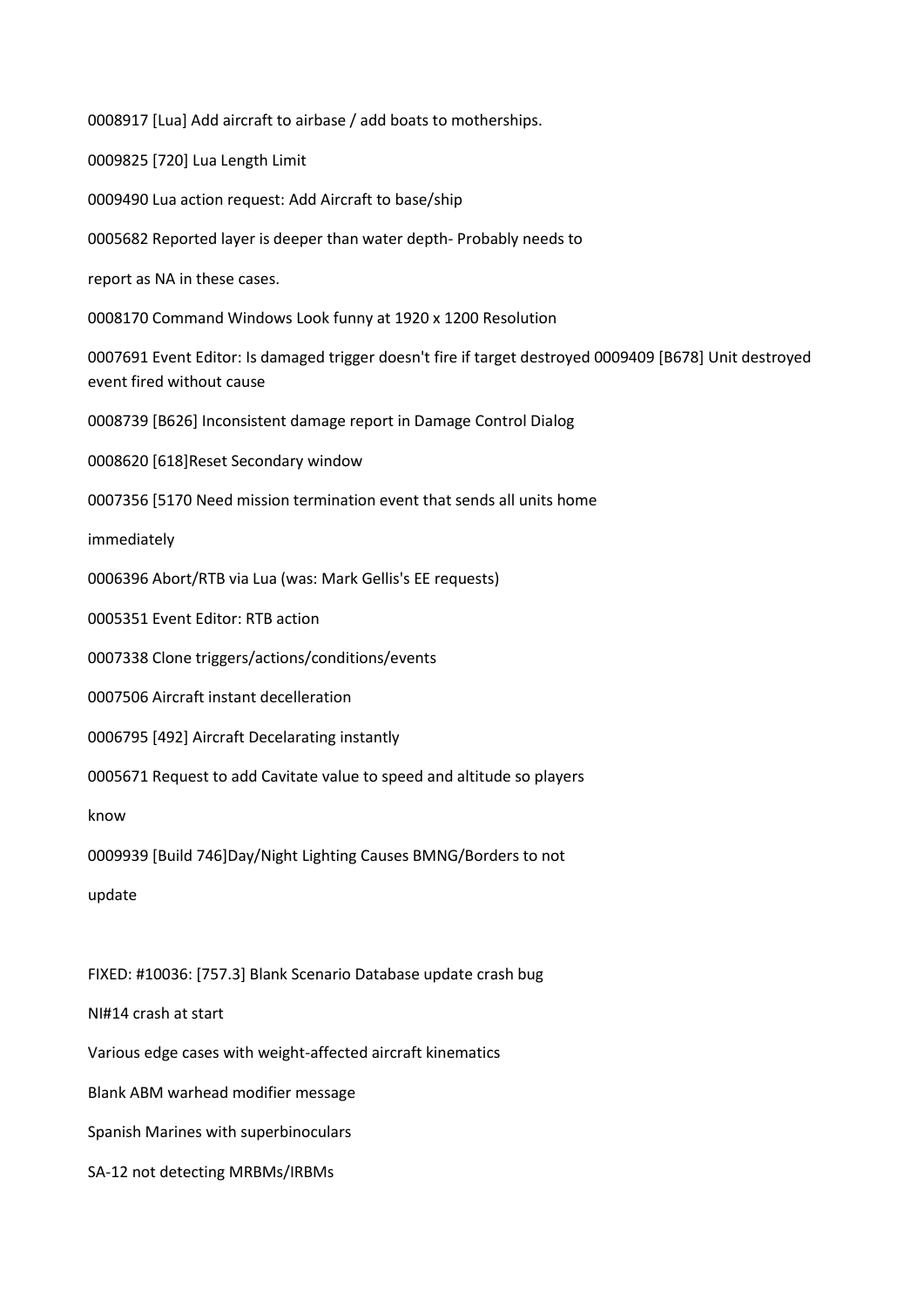FIXED: Unable to classify very quiet sonar contacts.

FIXED: Incorrect pre-deletion check for in-use for EE triggers, conditions and

actions

FIXED: Subs ignore patrol transit/station depth overrides.

FIXED: ASBM Issues: Loss of target and ASBM warheads circle

9913 DB3k: Update Sigint and Elint sensors on RQ-170 and RQ-180

9911 DB3k: Update to Peruvian Mig-29 (ID 4404)

9907 DB3k; Add Taiwanese Patriot PAC-3 (IOC 2015)

9906 DB3k: Add Aim-9X-2 (2016)

9967 [DB3k]SU-34 KAB-500S Loadout pictured in Syria

9960 KAB-500S finally entering RuAF service

9956 [DB 440] A-12 loadout issue

9916 Add Unrep Capability US CVs

9902 US Navy Designation Changes

9969 G550 AEW for Italy (2x)

9959 Refueling issue

9973 Early French ballistic missiles

9922 DB3k: France transferring LPD Siroco to Brazil (G40 Bahia) 2015

8032 DB3k Update: Add Algerian C28A Corvettes (2015)

Add Ship 2977 G 40 Bahia [Foudre] Brazil Navy 2016 ex. Siroco

Add facility 2735 Radar (Cheese Board 96L6E)Russia Air Force 2008 S-400

Add Ship 2978 AT 298 Ivatan [Balikpapan] Philippines Navy 2015 Ex .U, x2

Add Aircraft 4539 CH-4B [Rainbow, Predator Copy]UAV Iraq Airforce 2015

Add Mount 2900 VN-16 [ZTD 05] Amphibious Tank 2015

Add Facility 2736 Armored Plt (VN-16[ZTD-05]Amphibious Tank x 4) Venezuela

Marines 2016

Add Mount 2901 VN-18 [HJ-73C ATGM]IFV Chinese Export, ZBD-05, ZBD-2000

Add Facilty 2737 Mech Inf Plt(VN-18 [HJ-73C]IFV x 4)Venezula Marines 2016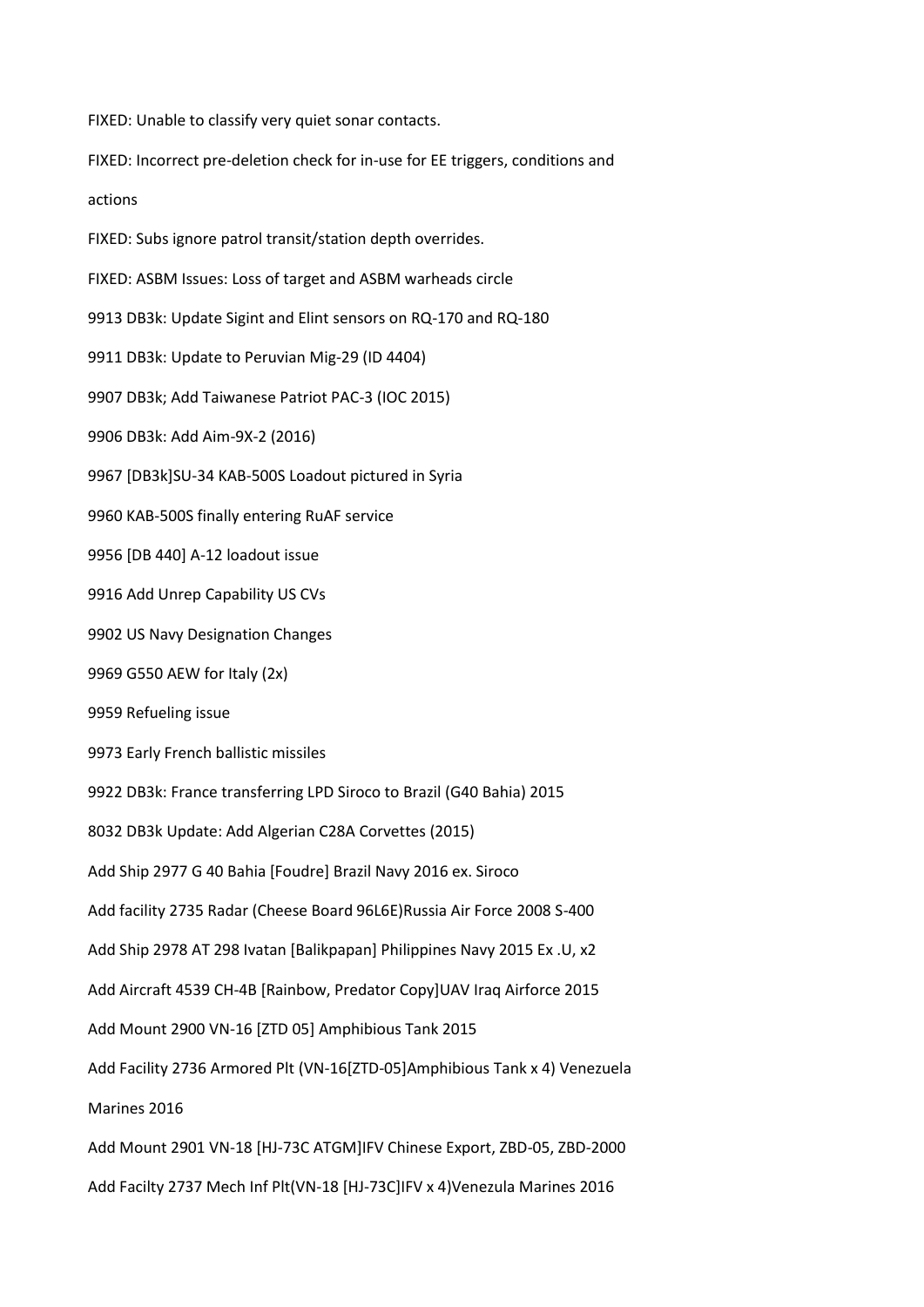Add Mount 2902 Vehicle(Truck, Armed Technical) -23mm Add Facility 2738 Vehicle (Truck, Armed Technical) Generic 0 0 Add facility 2739 Mortar Plt (120mm Mortar) Add facility 2740 Armored Plt (M1A1 Abrams MBT x 3)Egypt Army 1992 Add facility 2741 Armored Plt (M60A3 Patton MBT x3) Egypt Army 1985 Add facilty 2742 BMP-1 [AT-3B Sagger B]Egypt Army 1970-1995 Add Mount 2903 EIFV IFV 1997 Add facility 2743 Mech Inf Plt(EIFV x 4) 1997 Add Aircraft 4540 E-2D Advanced Hawkeye Japan Air Force 2017 Add Inf Plt (Egyptian Army) Egypt Army 0

FIXED: Special-mode detection (e.g. presumed sub because of detected

torpedo) fires the "unit detected" trigger

FIXED: #9977: Torpedo impact causes large explosion icon

FIXED: Helo on ASW mission (dipping sonar) stuck over land

ADDED: #10140: List folders "naturally" in Load Scenario window

FIXED: #8442: DB3K: Growler jammers may be too effective

FIXED: Helicopter throttle mission crash

SPEED TWEAK: Non-AAW datalinked weapons reset and check their datalink

every 1-15 sec (random) instead of on every pulse. This should provide a

significant speed boost in scenarios with lots of TACTOMs in the air, lots of

sonobuoys deployed at sea etc.

FIXED: "Pick new random destination" for random-ferry mission was consistently favoring the first candidate

FIXED: Aircraft on cycle-ferry mission takes off and lands again immediately

FIXED: AAW weapon diving to low target very late

#10175 - DB3k: Israeli Arrow 3 Corrections

#10143 - DB3k: Add German Heron (2010) Leased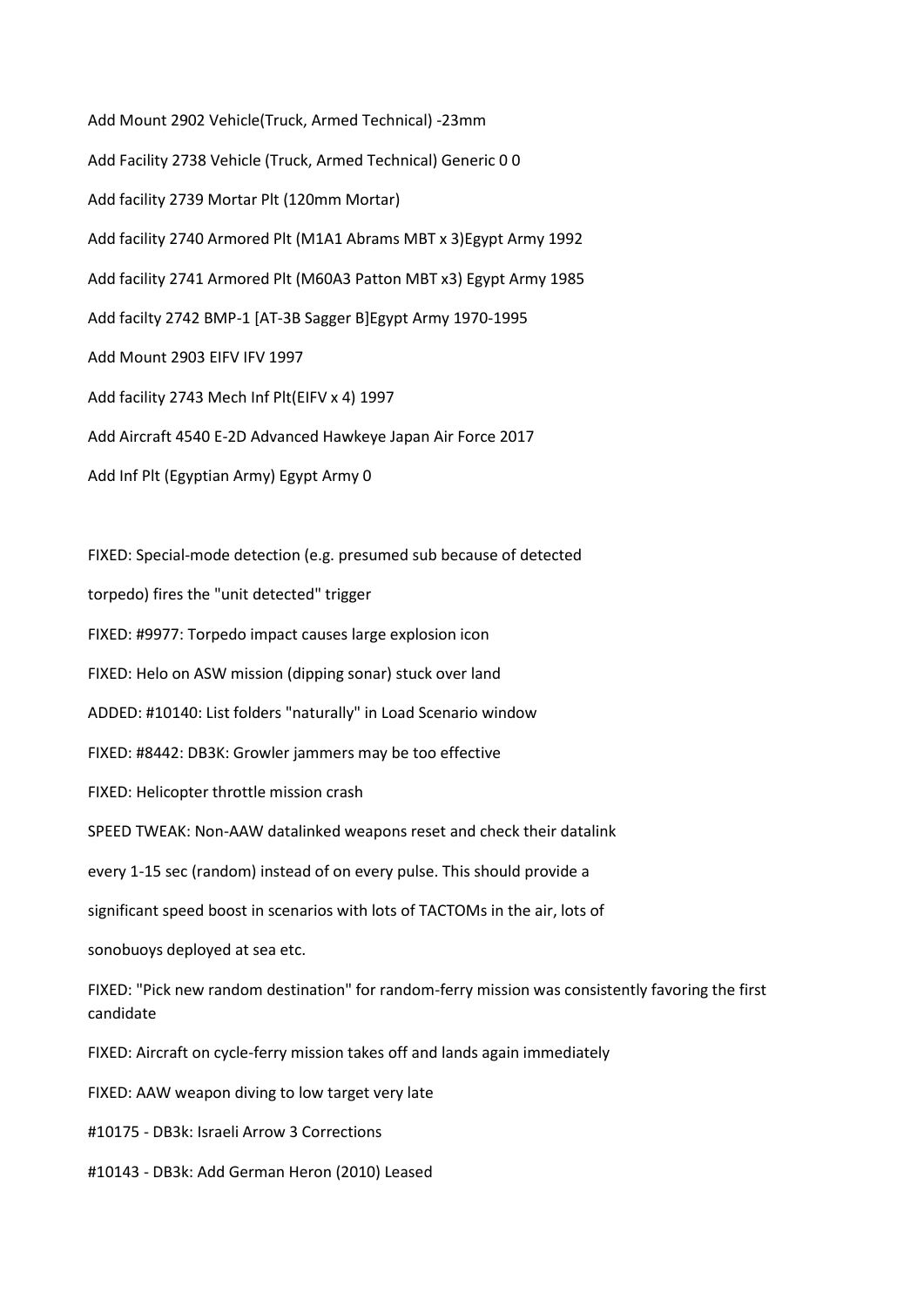#10125 - DB3k: Add KC-46 Japan (2020)

#10122 - DB3k: Text fix for AS-4 loadout

#10164 - DB3k: Add Type 901 Tanker (China 2017)

#10130 - DB3K: Shivalik Update

#10104 - DB3k: Kamorta Updates

#9884 - ZTZ-99A main battle tank

#9881 - Add Chinese Type 59-II Tank

#9857 - DB3k Update: Egyptian Army Equipment

#9743 - [1.08 RC5]Minesweeping area should be marked on a map like patrol

missions

#9946 - post 1.09 request: "Unit is classified" event trigger

#4614 - Event Editor: Unit detected/classified/identified" trigger

#9485 - Add "minimum classification level" criterion to "unit detected" trigger (Was: Event fired by premature detection)

#9785 - Lot of Goofy behavior with Ferry Missions

#10186 - [B757.12] - afterburner crash?

Add Ship 2977 G 40 Bahia [Foudre] Brazil Navy 2016 ex. Siroco

Add facility 2735 Radar (Cheese Board 96L6E)Russia Air Force 2008 S-400

Add Ship 2978 AT 298 Ivatan [Balikpapan] Philippines Navy 2015 Ex .U, x2

Add Aircraft 4539 CH-4B [Rainbow, Predator Copy]UAV Iraq Airforce 2015

Add Mount 2900 VN-16 [ZTD 05] Amphibious Tank 2015

Add Facility 2736 Armored Plt (VN-16[ZTD-05]Amphibious Tank x 4) Venezuela

Marines 2016

Add Mount 2901 VN-18 [HJ-73C ATGM]IFV Chinese Export, ZBD-05, ZBD-2000

Add Facilty 2737 Mech Inf Plt(VN-18 [HJ-73C]IFV x 4)Venezula Marines 2016

Add Mount 2902 Vehicle(Truck, Armed Technical) -23mm

Add Facility 2738 Vehicle (Truck, Armed Technical) Generic 0 0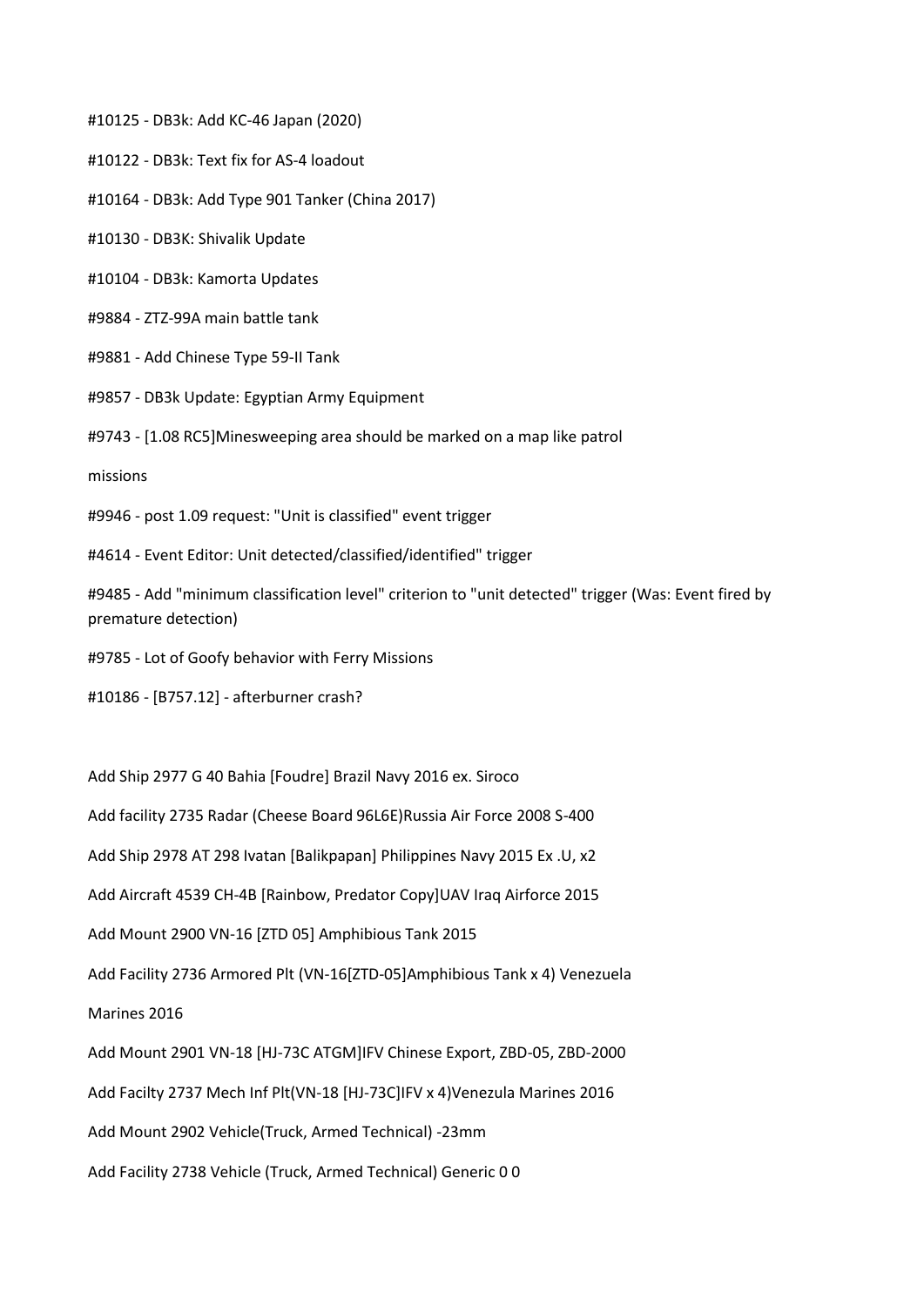Add facility 2739 Mortar Plt (120mm Mortar) Add facility 2740 Armored Plt (M1A1 Abrams MBT x 3)Egypt Army 1992 Add facility 2741 Armored Plt (M60A3 Patton MBT x3) Egypt Army 1985 Add facilty 2742 BMP-1 [AT-3B Sagger B]Egypt Army 1970-1995 Add Mount 2903 EIFV IFV 1997 Add facility 2743 Mech Inf Plt(EIFV x 4) 1997 Add Aircraft 4540 E-2D Advanced Hawkeye Japan Air Force 2017 Add Inf Plt (Egyptian Army) Egypt Army 0 Add Aircraft 4541 RQ-4B Global Hawk Block 30 UAV Japan Airforce 2019 3 Add Aircraft 2542 Heron UAV Germany Air Force 2010 Add mount 2904 Type 59-II Main Battle Tank 1983-2010 Add facility 2745 Armored Plt (Type 59-II MBT) China Army 1983-2010 Add Facility 2746 Armored Plt (T-62 MBT x 3) Egypt Army 1971-2010 Add facilty 2747 Armored Plt (M1A2 Abrams MBT x 3) Egypt Army 2005 Add facilty 2748 AAA Plt/2 (23mm ZSU-23-4 Shilka x 2) Egypt Army, 1970 Add facilty 2749 SAM Sec (SA-7a Grail] 1969 1991 Egypt Army Add faciltiy 2750 SAM Sec (Stinger Manpads x 5) Egypt Army 1990 Add facilty 2751 Art Bty (BM-21 Grad MLRS x 6) Egypt MLRS 1966 Add facilty 2752 SAM Sec (SA-18 Grouse [9k38 Igla] MANPADS x 3) Egypt (Army) 2005

Add facility 2753 (130mm/52 Towed Howitzer x 6) Egypt Army 1986 400 Add facility 2754 Arty Bty (155mm/23 M109A3 Self Propelled Howitzer x 6) Egypt 2004 Add facility 2755 Mech Inf Plt (M113A2 APC x 3) Egypt Army 1980 Add Aircraft 4543 CH-47C Chinook Egypt Army 1982 x 15 Add Aircraft 4544 C-130H Hercules Egypt Airforce 1979- x15 Add Aircraft 4545 Mi-8T Hip C Egypt 1971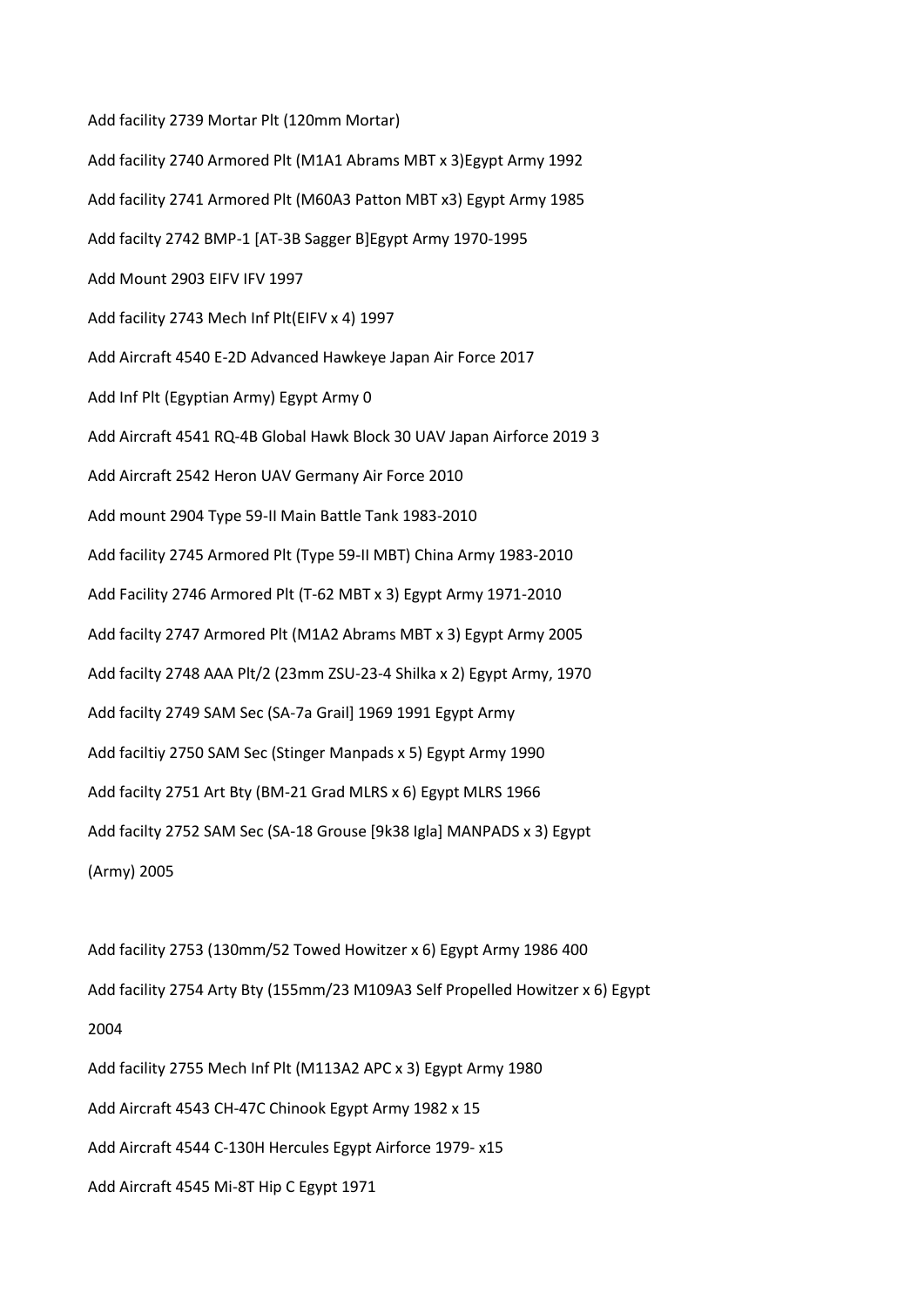Add Aircraft 4546 Mi-17V5 Hip H Egypt 2010 24 Add facility 2756 Arty Sec Add facility Arty Sec (BM-30 Smerch MLRS x 2)Syria Army 2014 Add ship 2979 Type xxx MLP[868 Donghaidao] China Navy 2016. x1, +1 Add mount 2905 Oshkosh NLOS Launch Vehicle ROK Marines 2014 5 8 Add Facility 2757 SSM Sec (Oshkosh SPIKE NLOS x 1) South Korea Marines 2014 Add SSM Sec (HMMWV NLOS Launcher Israel Army 2007) Few Add mount 2906 HMMWV NLOS Launch Vehicle 4, Add mount 2907 M113 NLOS Launch Vehicle 5 6 Add facility 2758 SSM Sec (HMMWV NLOS Launcher x 1) Israel Army 2007 Add facility 2760 SSM Platoon (M-113 [Spike NLOS x 2} Israel Army 2005 Add facilty 2759 SSM Platoon (Exactor Mk.1 [Spike NLOS x 3])UK Army 2007 Add facility 2761 Inf Plt (VPA) Vietnam 1975 Army 1975 Add facility 2762 Sam Sec (SA-18 Grouse [9k38 Igla]MANPADS x 3) Vietname Army 2002 Add facility 2763 SAM Sec (SA-7B Grail[9k32M Strela-2M]Manpads x 3) Vietname Army Add facilty 2764 Motor Rifle Plt (BTR-60PB APC x 3) Vietnam Army 1973 many Add facility 2764 Armored Plt (PT-76B x 3) Vietnam Army 1982 Add facility 2766 Arty Bty (122mm/38 D-30 2A-18 Towed Howitzer). Add Facility 2767 AAA Plt/2 (23mm ZSU-23-4 Shilka x 2) Vietnam Army 1978 Add propulsion 2712 Type 901 Add ship 2980 Type 901 [AOE] China Navy 2017 Add facility 2768 Arty Bty (155mm/39 109 Paladin Self Propelled Howitzer) 2001 Add facility 2769 (203mm/25 M110 Self Propel ed Howitzer x 4) Taiwan Army 1972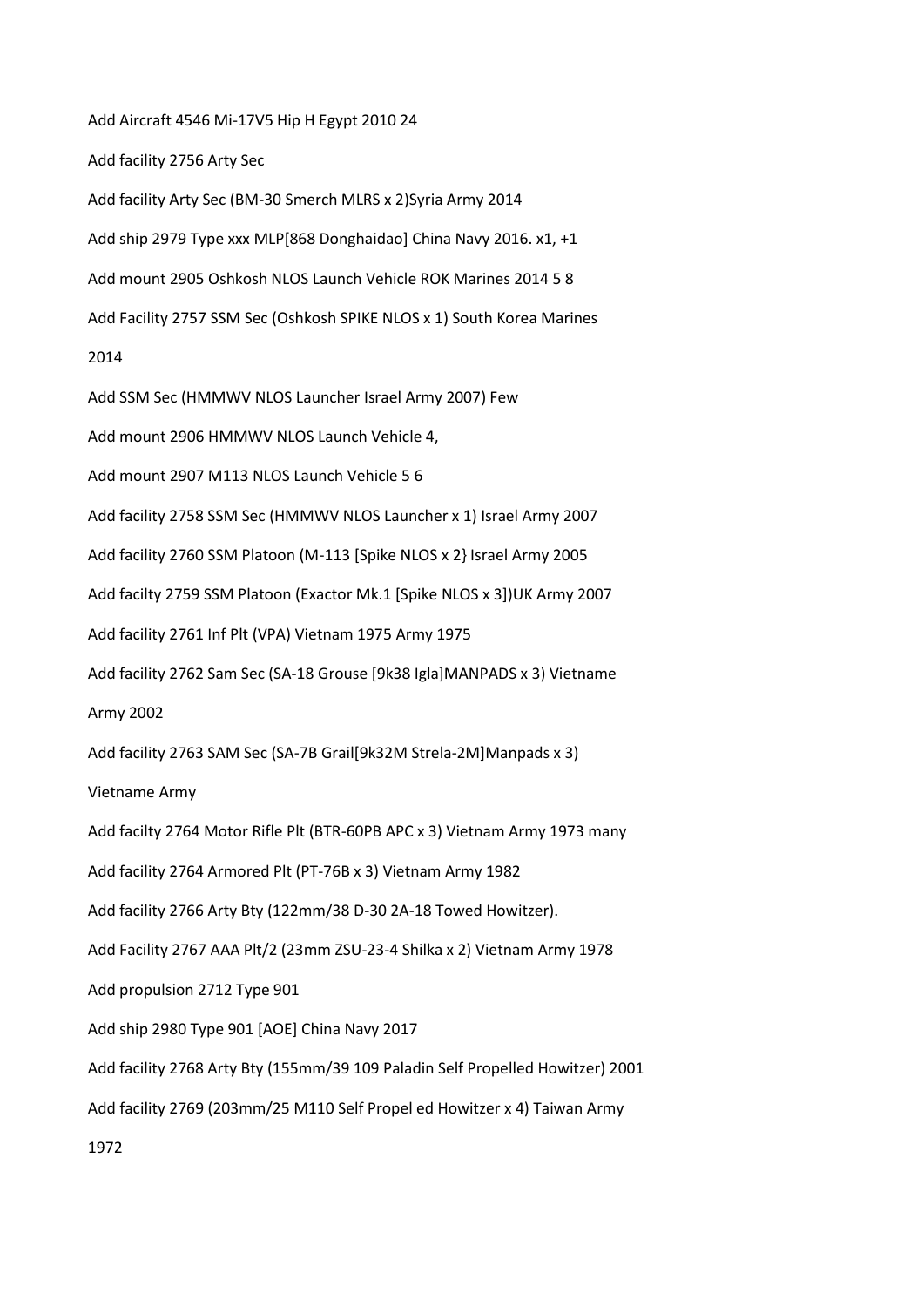Add facility 2770 Inf Plt (ROC)

Add faciltiy 2771 Mech Inf Sec (AAV-P7/A1 IFV x 2) Add SSM Plt (FGM-148 Javelin x 3) Taiwan Army 2007 ATGM Add SAM Sec (Redeye MANPADS x 4) Taiwan Army 1976-2000 Add SAM Sec (Mistral I Manpads x 3) Taiwan Army 1995 Add SAM Sec (Stinger Manpads x 5) Taiwan Army 1986 Add propulsion 2713 KN-01 Rocket Boost/Sustainer Add weapon 3351 KN-01 2007 Guided Weapon KNO-01 Add mount 2908 KN-01 TEL Add facility 2776 SSM Bn (KN-01) North Korea Coastal Artillery 2007 FIXED: Crash when trying to parse settings for unknown log-message type FIXED: Incorrect calculation of insta-kil radius for overwater nuclear detonations FIXED: #10217: Ship surviving nuclear SSM hits with no damage Minor fixes: Radar on facility at sea, No Nav Zone checkbox FIXED: CEP was not shrinking by diminishing distance for anti-land gunfire FIXED: "Rigid tether" with Remus 600 and other tethered ROVs. FIXED: Engage opportunity target weirdness #7668 - Range Ring colors listed #4927 - Beta Tester wants to able to show all patrol zones on the map. Not just the active ones. #5783 - Turn on/off display of patrol zones

#8071 - Request for toggle for mission zones: All, selected, none

#8829 - User would like mine patrol area marked/highlighted like the others

#7362 - [517]OOB Dialog: Unit listed under missions and tasks can be clicked an

the map will center on them

#10212 - Formation Editor Request: Stations marked as Relative or Fixed

FIXED: TALD decoys should be identifiable as 'weapon' visually

FIXED: #10244: Remus UUV being dragged and facing is weird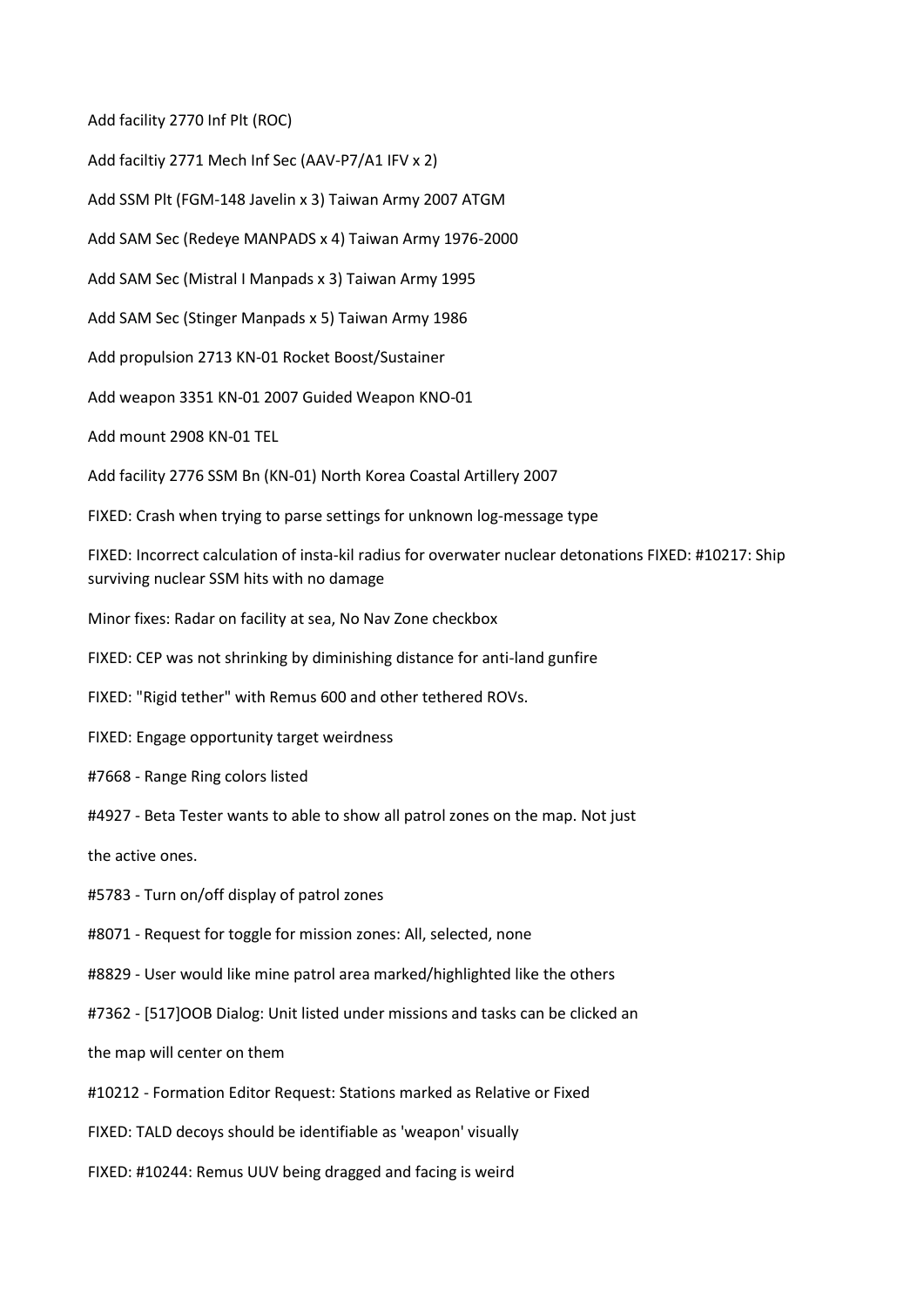FIXED: "Save scenario" dialog not always pointing to the scenarios folder by default ADDED: #10246: Boats Dialog needs links to database viewer

TWEAK: Grouped all unit-related operations on ScenEdit menu under "Unit Ops"

menu item

FIXED: #9447: Lua: Add facility. Some inconsistency when adding south of the

equator

FIXED: #10249: Rockeye is doing no component damage

FIXED: #10184: Event Editor Dialog Fix

FIXED: #10272: [B775.8] TALDs flying through mountains

FIXED: SA-20 TVM guidance: Overshoot edge case

FIXED: EMP-set RV not detonating at high altitude

FIXED: Blank error message

FIXED: Ships fire on impresise target that is out of range

ADDED: #10148: AAW gun attack logic that accounts for tail guns

FIXED: Harriers on Intercept mission RTB when target is uknown

FIXED: SBR stops on missing weapon

FIXED: Weird missile endgame twist-and-turn

FIXED: Sonobuoy datalinks not connecting to MPAs

FIXED: No instal ation icon displayed for "naval base"-type group

FIXED: [B775.11] - Super binoculars / weather

FIXED: Aircraft/boats do not re-apply correct Mission EMCON on take-

off/deploying

FIXED: Game freezes on saving a scenario after importing .inst

FIXED: Passive-only ARMs not switching to only available suitable target contact FIXED: File-overwrite error on workshop copy

ADDED: #7727: Suggestion: Sort side listings alphabetical y

FIXED: Ships chase after ID'ed false targets